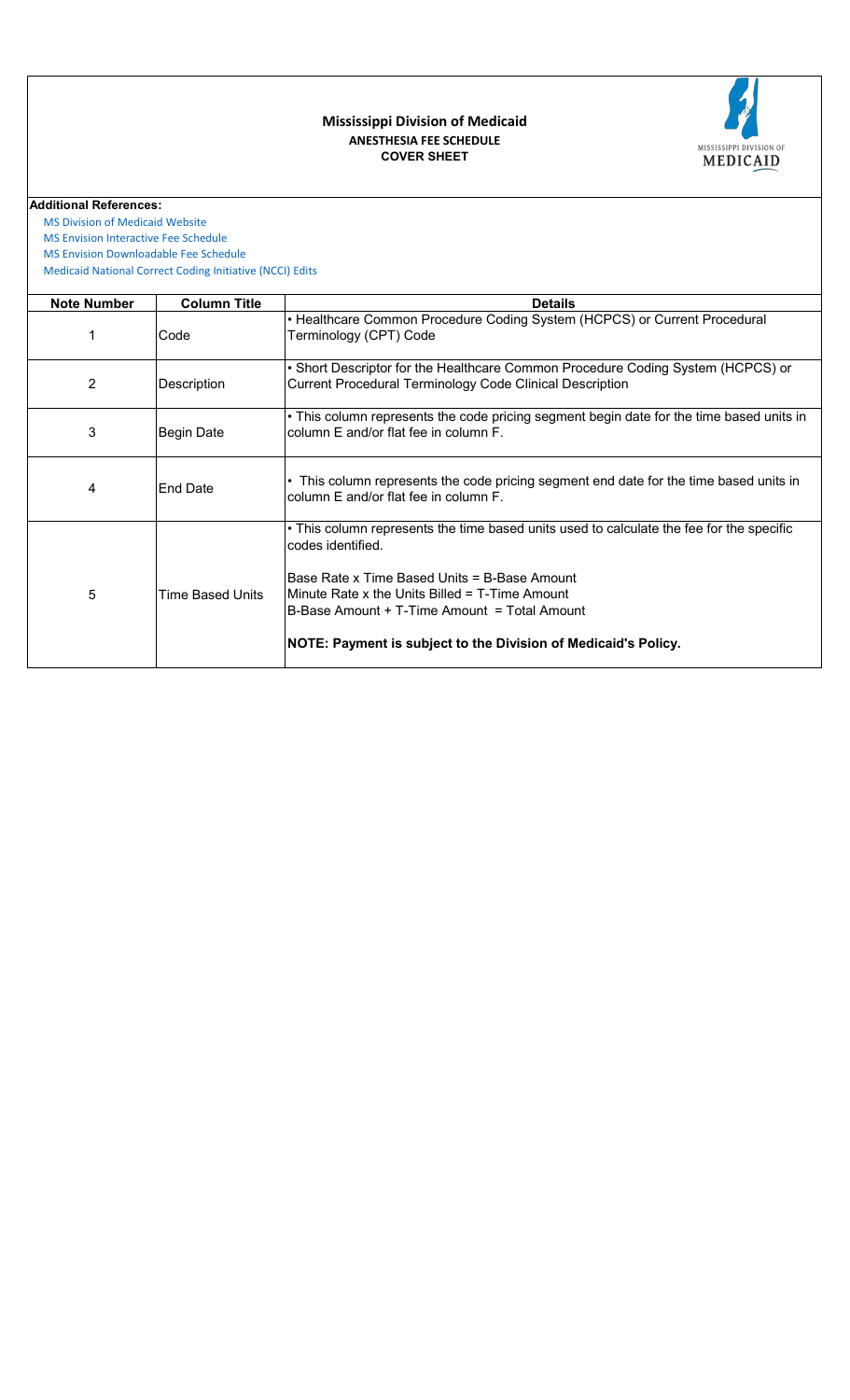Print Date: JANUARY 18, 2022



The fee schedules located on the Mississippi Medicaid website are prepared to assist Medicaid providers and are not intended to grant rights or impose obligations. Every effort is made to assure the accuracy of the information within the fee schedules as of the date they are printed. Medicaid makes no guarantee that this compilation of fee schedule information is error-free and will bear no responsibility or liability for the results or consequences of the use of these schedules. Fee schedules are posted for informational purposes only and do not guarantee reimbursement. Fees are subject to the rules and requirements of the Division of Medicaid, Federal and State law.

\*\*All services and maximums allowed quantities are subject to NCCI procedure-to-procedure or medically unlikely editing even if prior authorized.\*\*

| Rates effective 07/01/2020 : Base Rates \$18.95<br><b>Time \$1.26</b> |                              |                   |                 |                                   |                 |
|-----------------------------------------------------------------------|------------------------------|-------------------|-----------------|-----------------------------------|-----------------|
| Code                                                                  | <b>Description</b>           | <b>Begin Date</b> | <b>End Date</b> | <b>Time Based</b><br><b>Units</b> | <b>Flat Fee</b> |
| 01961                                                                 | Anesth cs delivery           | 7/1/2020          | 12/31/9999      |                                   | 493.00          |
| 01967                                                                 | Anesth/analg vag delivery    | 7/1/2020          | 12/31/9999      |                                   | 533.95          |
| 01968                                                                 | Anes/analg cs deliver add-on | 7/1/2020          | 12/31/9999      |                                   | 164.97          |
| 01969                                                                 | Anesth/analg cs hyst add-on  | 7/1/2020          | 12/31/9999      |                                   | 275.00          |
| 01999                                                                 | Unlisted anesth procedure    | 10/1/2003         | 12/31/9999      |                                   | <b>MP</b>       |
| 00100                                                                 | Anesth salivary gland        | 10/1/2003         | 12/31/9999      | 5.00                              |                 |
| 00102                                                                 | Anesth repair of cleft lip   | 10/1/2003         | 12/31/9999      | 6.00                              |                 |
| 00103                                                                 | Anesth blepharoplasty        | 10/1/2003         | 12/31/9999      | 5.00                              |                 |
| 00104                                                                 | Anesth electroshock          | 10/1/2003         | 12/31/9999      | 4.00                              |                 |
| 00120                                                                 | Anesth ear surgery           | 10/1/2003         | 12/31/9999      | 5.00                              |                 |
| 00124                                                                 | Anesth ear exam              | 10/1/2003         | 12/31/9999      | 4.00                              |                 |
| 00126                                                                 | Anesth tympanotomy           | 10/1/2003         | 12/31/9999      | 4.00                              |                 |
| 00140                                                                 | Anesth procedures on eye     | 10/1/2003         | 12/31/9999      | 5.00                              |                 |
| 00142                                                                 | Anesth lens surgery          | 10/1/2003         | 12/31/9999      | 4.00                              |                 |
| 00144                                                                 | Anesth corneal transplant    | 10/1/2003         | 12/31/9999      | 6.00                              |                 |
| 00145                                                                 | Anesth vitreoretinal surg    | 10/1/2003         | 12/31/9999      | 6.00                              |                 |
| 00147                                                                 | Anesth iridectomy            | 10/1/2003         | 12/31/9999      | 6.00                              |                 |
| 00148                                                                 | Anesth eye exam              | 10/1/2003         | 12/31/9999      | 4.00                              |                 |
| 00160                                                                 | Anesth nose/sinus surgery    | 10/1/2003         | 12/31/9999      | 5.00                              |                 |
| 00162                                                                 | Anesth nose/sinus surgery    | 10/1/2003         | 12/31/9999      | 7.00                              |                 |
| 00164                                                                 | Anesth biopsy of nose        | 10/1/2003         | 12/31/9999      | 4.00                              |                 |
| 00170                                                                 | Anesth procedure on mouth    | 10/1/2003         | 12/31/9999      | 5.00                              |                 |
| 00172                                                                 | Anesth cleft palate repair   | 10/1/2003         | 12/31/9999      | 6.00                              |                 |
| 00174                                                                 | Anesth pharyngeal surgery    | 10/1/2003         | 12/31/9999      | 6.00                              |                 |
| 00176                                                                 | Anesth pharyngeal surgery    | 10/1/2003         | 12/31/9999      | 7.00                              |                 |
| 00190                                                                 | Anesth face/skull bone surg  | 10/1/2003         | 12/31/9999      | 5.00                              |                 |
| 00192                                                                 | Anesth facial bone surgery   | 10/1/2003         | 12/31/9999      | 7.00                              |                 |
| 00210                                                                 | Anesth cranial surg nos      | 10/1/2003         | 12/31/9999      | 11.00                             |                 |
| 00211                                                                 | Anesth cran surg hemotoma    | 1/1/2009          | 12/31/9999      | 10.00                             |                 |
| 00212                                                                 | Anesth skull drainage        | 10/1/2003         | 12/31/9999      | 5.00                              |                 |
| 00214                                                                 | Anesth skull drainage        | 10/1/2003         | 12/31/9999      | 9.00                              |                 |
| 00215                                                                 | Anesth skull repair/fract    | 10/1/2003         | 12/31/9999      | 9.00                              |                 |
| 00216                                                                 | Anesth head vessel surgery   | 10/1/2003         | 12/31/9999      | 15.00                             |                 |
| 00218                                                                 | Anesth special head surgery  | 10/1/2003         | 12/31/9999      | 13.00                             |                 |
| 00220                                                                 | Anesth intrcrn nerve         | 10/1/2003         | 12/31/9999      | 10.00                             |                 |
| 00222                                                                 | Anesth head nerve surgery    | 10/1/2003         | 12/31/9999      | 6.00                              |                 |
| 00300                                                                 | Anesth head/neck/ptrunk      | 10/1/2003         | 12/31/9999      | 5.00                              |                 |
| 00320                                                                 | Anesth neck organ 1yr/>      | 10/1/2003         | 12/31/9999      | 6.00                              |                 |
| 00322                                                                 | Anesth biopsy of thyroid     | 10/1/2003         | 12/31/9999      | 3.00                              |                 |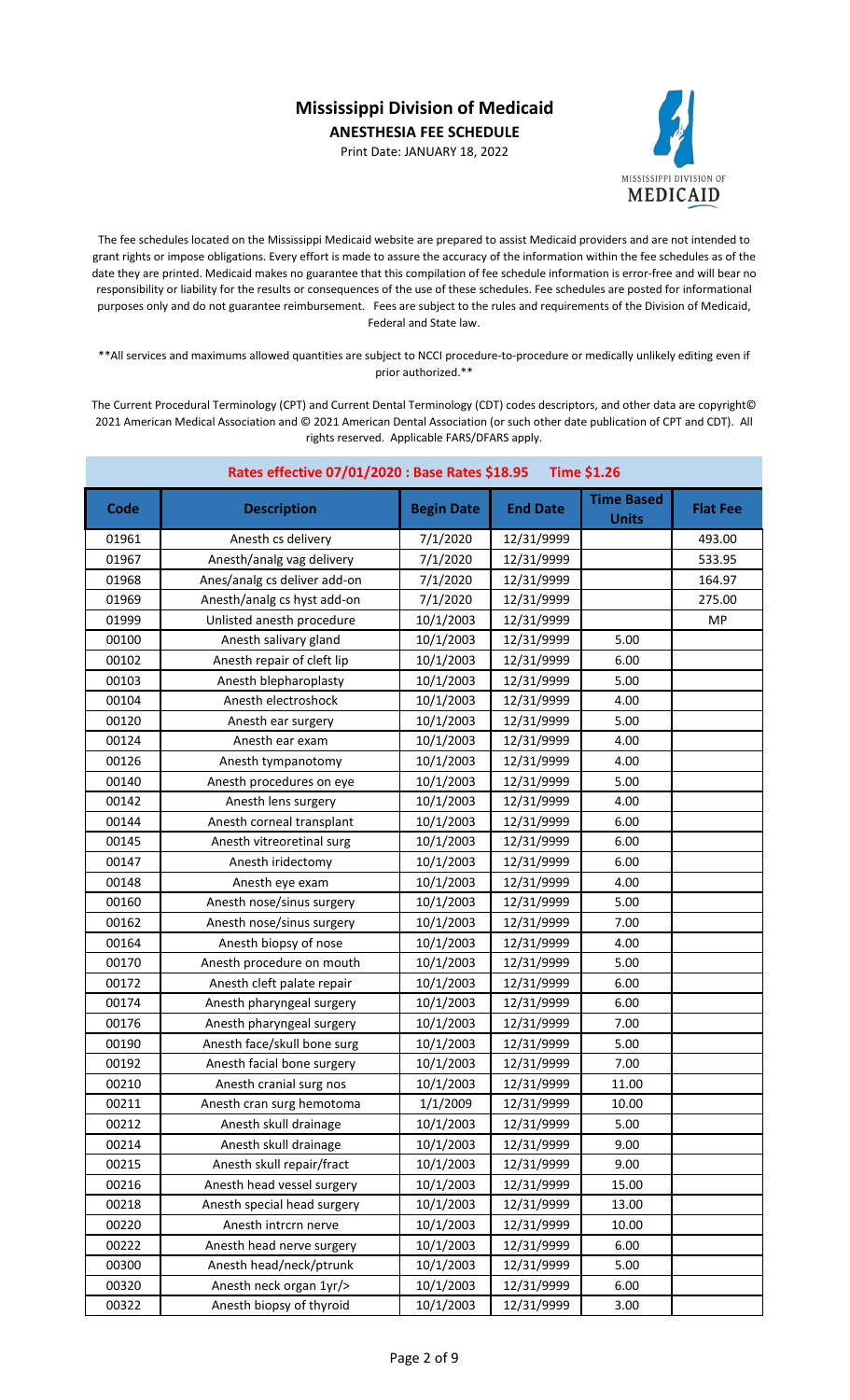Print Date: JANUARY 18, 2022



The fee schedules located on the Mississippi Medicaid website are prepared to assist Medicaid providers and are not intended to grant rights or impose obligations. Every effort is made to assure the accuracy of the information within the fee schedules as of the date they are printed. Medicaid makes no guarantee that this compilation of fee schedule information is error-free and will bear no responsibility or liability for the results or consequences of the use of these schedules. Fee schedules are posted for informational purposes only and do not guarantee reimbursement. Fees are subject to the rules and requirements of the Division of Medicaid, Federal and State law.

\*\*All services and maximums allowed quantities are subject to NCCI procedure-to-procedure or medically unlikely editing even if prior authorized.\*\*

| Rates effective 07/01/2020 : Base Rates \$18.95<br><b>Time \$1.26</b> |                              |                   |                 |                                   |                 |
|-----------------------------------------------------------------------|------------------------------|-------------------|-----------------|-----------------------------------|-----------------|
| Code                                                                  | <b>Description</b>           | <b>Begin Date</b> | <b>End Date</b> | <b>Time Based</b><br><b>Units</b> | <b>Flat Fee</b> |
| 00326                                                                 | Anesth larynx/trach < 1 yr   | 10/1/2003         | 12/31/9999      | 8.00                              |                 |
| 00350                                                                 | Anesth neck vessel surgery   | 10/1/2003         | 12/31/9999      | 10.00                             |                 |
| 00352                                                                 | Anesth neck vessel surgery   | 10/1/2003         | 12/31/9999      | 5.00                              |                 |
| 00400                                                                 | Anesth skin ext/per/atrunk   | 10/1/2003         | 12/31/9999      | 3.00                              |                 |
| 00402                                                                 | Anesth surgery of breast     | 10/1/2003         | 12/31/9999      | 5.00                              |                 |
| 00404                                                                 | Anesth surgery of breast     | 10/1/2003         | 12/31/9999      | 5.00                              |                 |
| 00406                                                                 | Anesth surgery of breast     | 10/1/2003         | 12/31/9999      | 13.00                             |                 |
| 00410                                                                 | Anesth correct heart rhythm  | 10/1/2003         | 12/31/9999      | 4.00                              |                 |
| 00450                                                                 | Anesth surgery of shoulder   | 10/1/2003         | 12/31/9999      | 5.00                              |                 |
| 00454                                                                 | Anesth collar bone biopsy    | 10/1/2003         | 12/31/9999      | 3.00                              |                 |
| 00470                                                                 | Anesth removal of rib        | 10/1/2003         | 12/31/9999      | 6.00                              |                 |
| 00472                                                                 | Anesth chest wall repair     | 10/1/2003         | 12/31/9999      | 10.00                             |                 |
| 00474                                                                 | Anesth surgery of rib        | 10/1/2003         | 12/31/9999      | 13.00                             |                 |
| 00500                                                                 | Anesth esophageal surgery    | 10/1/2003         | 12/31/9999      | 15.00                             |                 |
| 00520                                                                 | Anesth chest procedure       | 10/1/2003         | 12/31/9999      | 6.00                              |                 |
| 00522                                                                 | Anesth chest lining biopsy   | 10/1/2003         | 12/31/9999      | 4.00                              |                 |
| 00524                                                                 | Anesth chest drainage        | 10/1/2003         | 12/31/9999      | 4.00                              |                 |
| 00528                                                                 | Anes mediascpy & dx thorscpy | 10/1/2003         | 12/31/9999      | 8.00                              |                 |
| 00529                                                                 | Anes medscpy&thorscpy 1 lung | 1/1/2004          | 12/31/9999      | 11.00                             |                 |
| 00530                                                                 | Anesth pacemaker insertion   | 10/1/2003         | 12/31/9999      | 4.00                              |                 |
| 00532                                                                 | Anesth vascular access       | 10/1/2003         | 12/31/9999      | 4.00                              |                 |
| 00534                                                                 | Anesth cardioverter/defib    | 10/1/2003         | 12/31/9999      | 7.00                              |                 |
| 00537                                                                 | Anesth cardiac electrophys   | 10/1/2003         | 12/31/9999      | 10.00                             |                 |
| 00539                                                                 | Anesth trach-bronch reconst  | 10/1/2003         | 12/31/9999      | 18.00                             |                 |
| 00540                                                                 | Anesth chest surgery         | 10/1/2003         | 12/31/9999      | 12.00                             |                 |
| 00541                                                                 | Anesth one lung ventilation  | 10/1/2003         | 12/31/9999      | 15.00                             |                 |
| 00542                                                                 | Anesthesia removal pleura    | 10/1/2003         | 12/31/9999      | 15.00                             |                 |
| 00546                                                                 | Anesth lung chest wall surg  | 10/1/2003         | 12/31/9999      | 15.00                             |                 |
| 00548                                                                 | Anesth trachea bronchi surg  | 8/1/2004          | 12/31/9999      | 17.00                             |                 |
| 00550                                                                 | Anesth sternal debridement   | 10/1/2003         | 12/31/9999      | 10.00                             |                 |
| 00560                                                                 | Anesth heart surg w/o pump   | 10/1/2003         | 12/31/9999      | 15.00                             |                 |
| 00561                                                                 | Anesth heart surg <1 yr      | 1/1/2005          | 12/31/9999      | 25.00                             |                 |
| 00562                                                                 | Anesth hrt surg w/pmp age 1+ | 10/1/2003         | 12/31/9999      | 20.00                             |                 |
| 00563                                                                 | Anesth heart surg w/arrest   | 10/1/2003         | 12/31/9999      | 25.00                             |                 |
| 00566                                                                 | Anesth cabg w/o pump         | 10/1/2003         | 12/31/9999      | 25.00                             |                 |
| 00567                                                                 | Anesth cabg w/pump           | 1/1/2009          | 12/31/9999      | 18.00                             |                 |
| 00580                                                                 | Anesth heart/lung transplnt  | 10/1/2003         | 12/31/9999      | 20.00                             |                 |
| 00600                                                                 | Anesth spine cord surgery    | 10/1/2003         | 12/31/9999      | 10.00                             |                 |
| 00604                                                                 | Anesth sitting procedure     | 10/1/2003         | 12/31/9999      | 13.00                             |                 |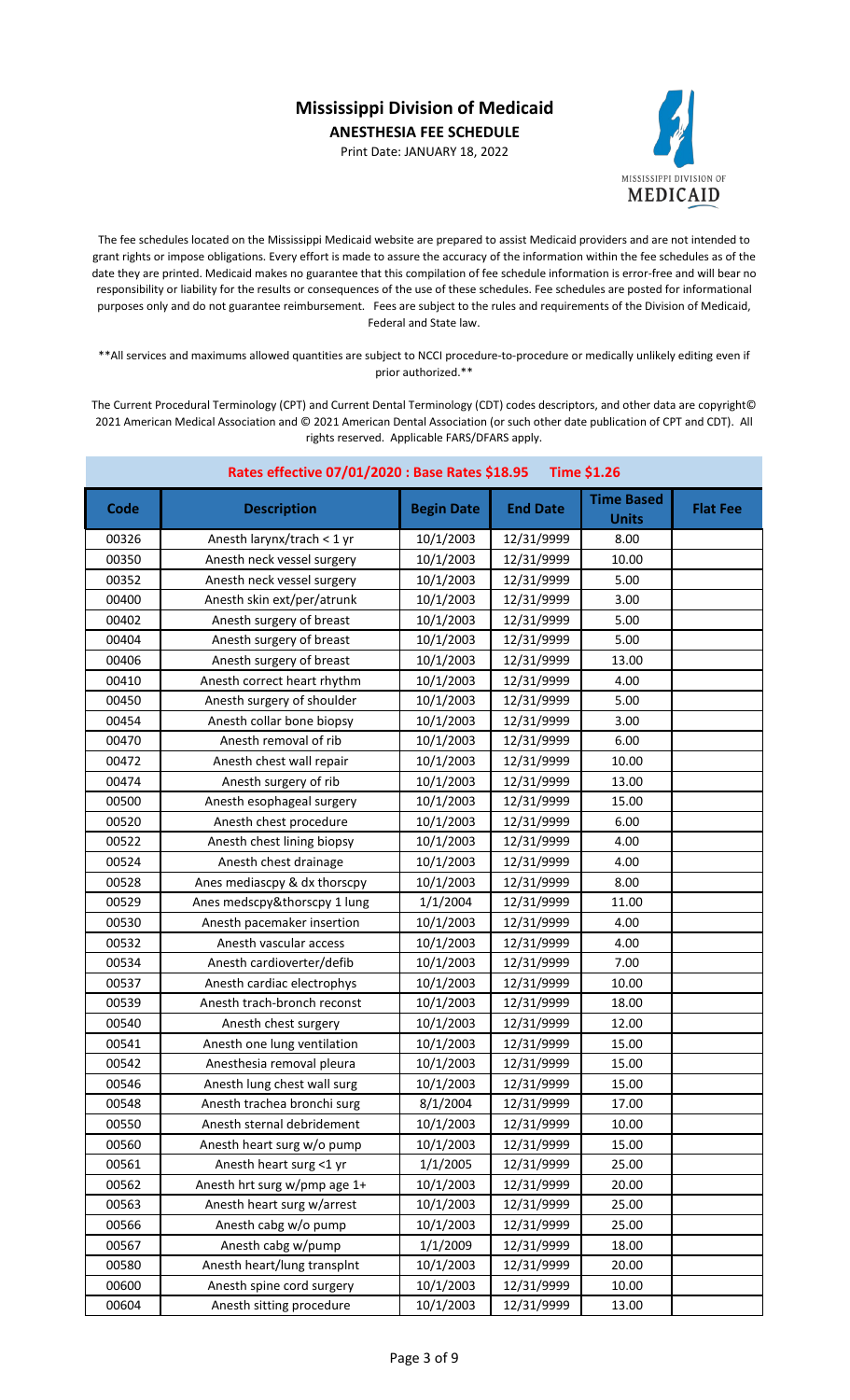Print Date: JANUARY 18, 2022



The fee schedules located on the Mississippi Medicaid website are prepared to assist Medicaid providers and are not intended to grant rights or impose obligations. Every effort is made to assure the accuracy of the information within the fee schedules as of the date they are printed. Medicaid makes no guarantee that this compilation of fee schedule information is error-free and will bear no responsibility or liability for the results or consequences of the use of these schedules. Fee schedules are posted for informational purposes only and do not guarantee reimbursement. Fees are subject to the rules and requirements of the Division of Medicaid, Federal and State law.

\*\*All services and maximums allowed quantities are subject to NCCI procedure-to-procedure or medically unlikely editing even if prior authorized.\*\*

| Rates effective 07/01/2020 : Base Rates \$18.95<br><b>Time \$1.26</b> |                              |                   |                 |                                   |                 |
|-----------------------------------------------------------------------|------------------------------|-------------------|-----------------|-----------------------------------|-----------------|
| Code                                                                  | <b>Description</b>           | <b>Begin Date</b> | <b>End Date</b> | <b>Time Based</b><br><b>Units</b> | <b>Flat Fee</b> |
| 00620                                                                 | Anesth spine cord surgery    | 10/1/2003         | 12/31/9999      | 10.00                             |                 |
| 00625                                                                 | Anes spine tranthor w/o vent | 1/1/2007          | 12/31/9999      | 13.00                             |                 |
| 00626                                                                 | Anes spine transthor w/vent  | 1/1/2007          | 12/31/9999      | 15.00                             |                 |
| 00630                                                                 | Anesth spine cord surgery    | 10/1/2003         | 12/31/9999      | 8.00                              |                 |
| 00632                                                                 | Anesth removal of nerves     | 10/1/2003         | 12/31/9999      | 7.00                              |                 |
| 00635                                                                 | Anesth lumbar puncture       | 10/1/2003         | 12/31/9999      | 4.00                              |                 |
| 00640                                                                 | Anesth spine manipulation    | 10/1/2003         | 12/31/9999      | 3.00                              |                 |
| 00670                                                                 | Anesth spine cord surgery    | 10/1/2003         | 12/31/9999      | 13.00                             |                 |
| 00700                                                                 | Anesth abdominal wall surg   | 10/1/2003         | 12/31/9999      | 4.00                              |                 |
| 00702                                                                 | Anesth for liver biopsy      | 10/1/2003         | 12/31/9999      | 4.00                              |                 |
| 00730                                                                 | Anesth abdominal wall surg   | 10/1/2003         | 12/31/9999      | 5.00                              |                 |
| 00731                                                                 | Anes upr gi ndsc px nos      | 1/1/2018          | 12/31/9999      | 5.00                              |                 |
| 00732                                                                 | Anes upr gi ndsc px ercp     | 1/1/2018          | 12/31/9999      | 5.00                              |                 |
| 00750                                                                 | Anesth repair of hernia      | 10/1/2003         | 12/31/9999      | 4.00                              |                 |
| 00752                                                                 | Anesth repair of hernia      | 10/1/2003         | 12/31/9999      | 6.00                              |                 |
| 00754                                                                 | Anesth repair of hernia      | 10/1/2003         | 12/31/9999      | 7.00                              |                 |
| 00756                                                                 | Anesth repair of hernia      | 10/1/2003         | 12/31/9999      | 7.00                              |                 |
| 00770                                                                 | Anesth blood vessel repair   | 10/1/2003         | 12/31/9999      | 15.00                             |                 |
| 00790                                                                 | Anesth surg upper abdomen    | 10/1/2003         | 12/31/9999      | 7.00                              |                 |
| 00792                                                                 | Anesth hemorr/excise liver   | 10/1/2003         | 12/31/9999      | 13.00                             |                 |
| 00794                                                                 | Anesth pancreas removal      | 10/1/2003         | 12/31/9999      | 8.00                              |                 |
| 00796                                                                 | Anesth for liver transplant  | 10/1/2003         | 12/31/9999      | 30.00                             |                 |
| 00800                                                                 | Anesth abdominal wall surg   | 10/1/2003         | 12/31/9999      | 4.00                              |                 |
| 00802                                                                 | Anesth fat layer removal     | 10/1/2003         | 12/31/9999      | 5.00                              |                 |
| 00811                                                                 | Anes lwr intst ndsc nos      | 1/1/2018          | 12/31/9999      | 4.00                              |                 |
| 00812                                                                 | Anes lwr intst scr colsc     | 1/1/2018          | 12/31/9999      | 3.00                              |                 |
| 00813                                                                 | Anes upr lwr gi ndsc px      | 1/1/2018          | 12/31/9999      | 5.00                              |                 |
| 00820                                                                 | Anesth abdominal wall surg   | 10/1/2003         | 12/31/9999      | 5.00                              |                 |
| 00830                                                                 | Anesth repair of hernia      | 10/1/2003         | 12/31/9999      | 4.00                              |                 |
| 00832                                                                 | Anesth repair of hernia      | 10/1/2003         | 12/31/9999      | 6.00                              |                 |
| 00834                                                                 | Anesth hernia repair < 1 yr  | 10/1/2003         | 12/31/9999      | 5.00                              |                 |
| 00836                                                                 | Anesth hernia repair preemie | 10/1/2003         | 12/31/9999      | 6.00                              |                 |
| 00840                                                                 | Anesth surg lower abdomen    | 10/1/2003         | 12/31/9999      | 6.00                              |                 |
| 00842                                                                 | Anesth amniocentesis         | 10/1/2003         | 12/31/9999      | 4.00                              |                 |
| 00844                                                                 | Anesth pelvis surgery        | 10/1/2003         | 12/31/9999      | 7.00                              |                 |
| 00846                                                                 | Anesth hysterectomy          | 10/1/2003         | 12/31/9999      | 8.00                              |                 |
| 00848                                                                 | Anesth pelvic organ surg     | 10/1/2003         | 12/31/9999      | 8.00                              |                 |
| 00851                                                                 | Anesth tubal ligation        | 10/1/2003         | 12/31/9999      | 6.00                              |                 |
| 00860                                                                 | Anesth surgery of abdomen    | 10/1/2003         | 12/31/9999      | 6.00                              |                 |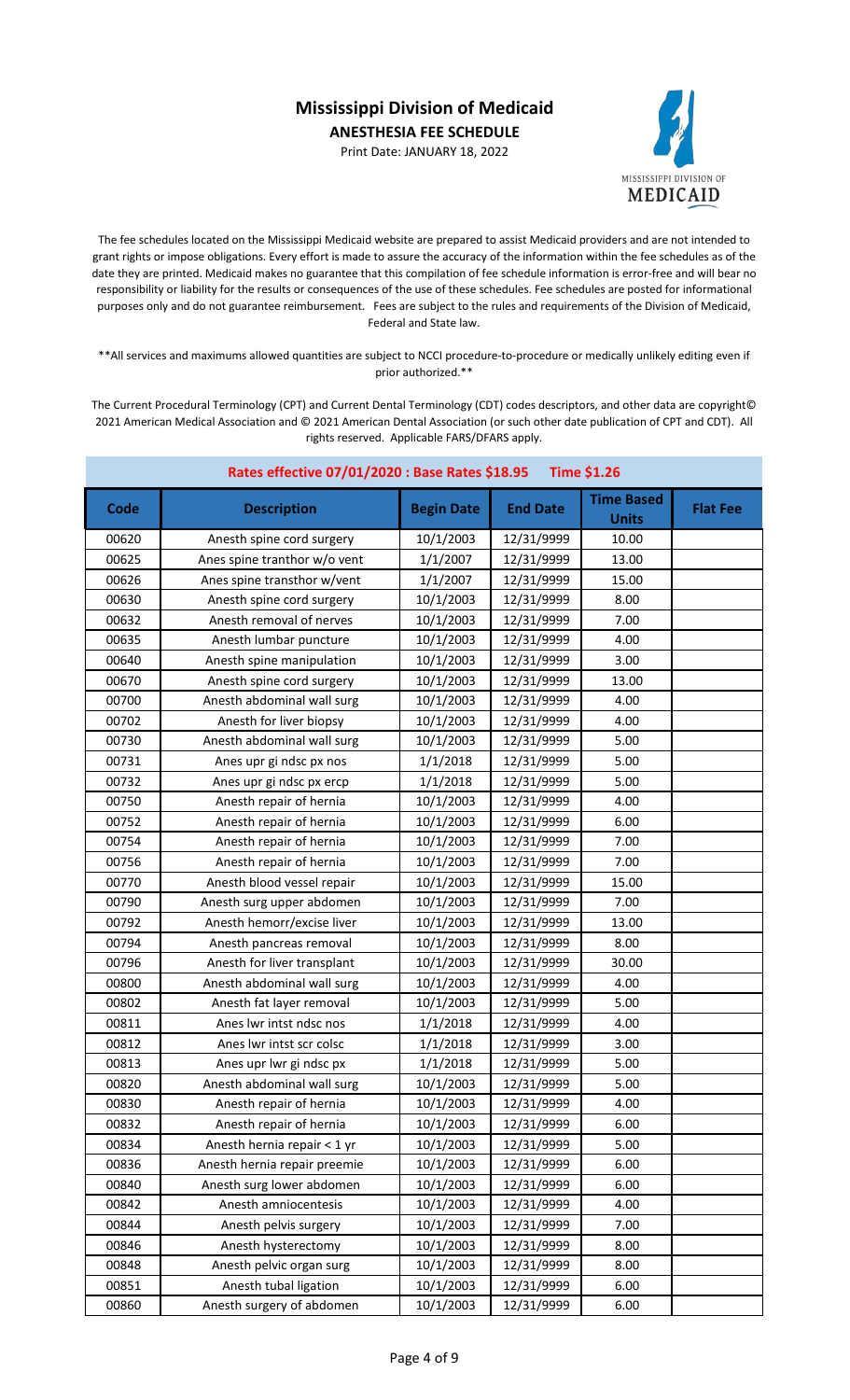Print Date: JANUARY 18, 2022



The fee schedules located on the Mississippi Medicaid website are prepared to assist Medicaid providers and are not intended to grant rights or impose obligations. Every effort is made to assure the accuracy of the information within the fee schedules as of the date they are printed. Medicaid makes no guarantee that this compilation of fee schedule information is error-free and will bear no responsibility or liability for the results or consequences of the use of these schedules. Fee schedules are posted for informational purposes only and do not guarantee reimbursement. Fees are subject to the rules and requirements of the Division of Medicaid, Federal and State law.

\*\*All services and maximums allowed quantities are subject to NCCI procedure-to-procedure or medically unlikely editing even if prior authorized.\*\*

| Rates effective 07/01/2020 : Base Rates \$18.95<br><b>Time \$1.26</b> |                              |                   |                 |                                   |                 |
|-----------------------------------------------------------------------|------------------------------|-------------------|-----------------|-----------------------------------|-----------------|
| Code                                                                  | <b>Description</b>           | <b>Begin Date</b> | <b>End Date</b> | <b>Time Based</b><br><b>Units</b> | <b>Flat Fee</b> |
| 00862                                                                 | Anesth kidney/ureter surg    | 10/1/2003         | 12/31/9999      | 7.00                              |                 |
| 00864                                                                 | Anesth removal of bladder    | 10/1/2003         | 12/31/9999      | 8.00                              |                 |
| 00865                                                                 | Anesth removal of prostate   | 10/1/2003         | 12/31/9999      | 7.00                              |                 |
| 00866                                                                 | Anesth removal of adrenal    | 10/1/2003         | 12/31/9999      | 10.00                             |                 |
| 00868                                                                 | Anesth kidney transplant     | 10/1/2003         | 12/31/9999      | 10.00                             |                 |
| 00870                                                                 | Anesth bladder stone surg    | 10/1/2003         | 12/31/9999      | 5.00                              |                 |
| 00872                                                                 | Anesth kidney stone destruct | 10/1/2003         | 12/31/9999      | 7.00                              |                 |
| 00873                                                                 | Anesth kidney stone destruct | 10/1/2003         | 12/31/9999      | 5.00                              |                 |
| 00880                                                                 | Anesth abdomen vessel surg   | 10/1/2003         | 12/31/9999      | 15.00                             |                 |
| 00882                                                                 | Anesth major vein ligation   | 10/1/2003         | 12/31/9999      | 10.00                             |                 |
| 00902                                                                 | Anesth anorectal surgery     | 10/1/2003         | 12/31/9999      | 5.00                              |                 |
| 00904                                                                 | Anesth perineal surgery      | 10/1/2003         | 12/31/9999      | 7.00                              |                 |
| 00906                                                                 | Anesth removal of vulva      | 10/1/2003         | 12/31/9999      | 4.00                              |                 |
| 00908                                                                 | Anesth removal of prostate   | 10/1/2003         | 12/31/9999      | 6.00                              |                 |
| 00910                                                                 | Anesth bladder surgery       | 10/1/2003         | 12/31/9999      | 3.00                              |                 |
| 00912                                                                 | Anesth bladder tumor surg    | 10/1/2003         | 12/31/9999      | 5.00                              |                 |
| 00914                                                                 | Anesth removal of prostate   | 10/1/2003         | 12/31/9999      | 5.00                              |                 |
| 00916                                                                 | Anesth bleeding control      | 10/1/2003         | 12/31/9999      | 5.00                              |                 |
| 00918                                                                 | Anesth stone removal         | 10/1/2003         | 12/31/9999      | 5.00                              |                 |
| 00920                                                                 | Anesth genitalia surgery     | 10/1/2003         | 12/31/9999      | 3.00                              |                 |
| 00921                                                                 | Anesth vasectomy             | 10/1/2003         | 12/31/9999      | 3.00                              |                 |
| 00922                                                                 | Anesth sperm duct surgery    | 10/1/2003         | 12/31/9999      | 6.00                              |                 |
| 00924                                                                 | Anesth testis exploration    | 10/1/2003         | 12/31/9999      | 4.00                              |                 |
| 00926                                                                 | Anesth removal of testis     | 10/1/2003         | 12/31/9999      | 4.00                              |                 |
| 00928                                                                 | Anesth removal of testis     | 10/1/2003         | 12/31/9999      | 6.00                              |                 |
| 00930                                                                 | Anesth testis suspension     | 10/1/2003         | 12/31/9999      | 4.00                              |                 |
| 00932                                                                 | Anesth amputation of penis   | 10/1/2003         | 12/31/9999      | 4.00                              |                 |
| 00934                                                                 | Anesth penis nodes removal   | 10/1/2003         | 12/31/9999      | 6.00                              |                 |
| 00936                                                                 | Anesth penis nodes removal   | 10/1/2003         | 12/31/9999      | 8.00                              |                 |
| 00940                                                                 | Anesth vaginal procedures    | 10/1/2003         | 12/31/9999      | 3.00                              |                 |
| 00942                                                                 | Anesth surg on vag/urethral  | 10/1/2003         | 12/31/9999      | 4.00                              |                 |
| 00944                                                                 | Anesth vaginal hysterectomy  | 10/1/2003         | 12/31/9999      | 6.00                              |                 |
| 00948                                                                 | Anesth repair of cervix      | 10/1/2003         | 12/31/9999      | 4.00                              |                 |
| 00950                                                                 | Anesth vaginal endoscopy     | 10/1/2003         | 12/31/9999      | 5.00                              |                 |
| 00952                                                                 | Anesth hysteroscope/graph    | 10/1/2003         | 12/31/9999      | 4.00                              |                 |
| 01112                                                                 | Anesth bone aspirate/bx      | 10/1/2003         | 12/31/9999      | 5.00                              |                 |
| 01120                                                                 | Anesth pelvis surgery        | 10/1/2003         | 12/31/9999      | 6.00                              |                 |
| 01130                                                                 | Anesth body cast procedure   | 10/1/2003         | 12/31/9999      | 3.00                              |                 |
| 01140                                                                 | Anesth amputation at pelvis  | 10/1/2003         | 12/31/9999      | 15.00                             |                 |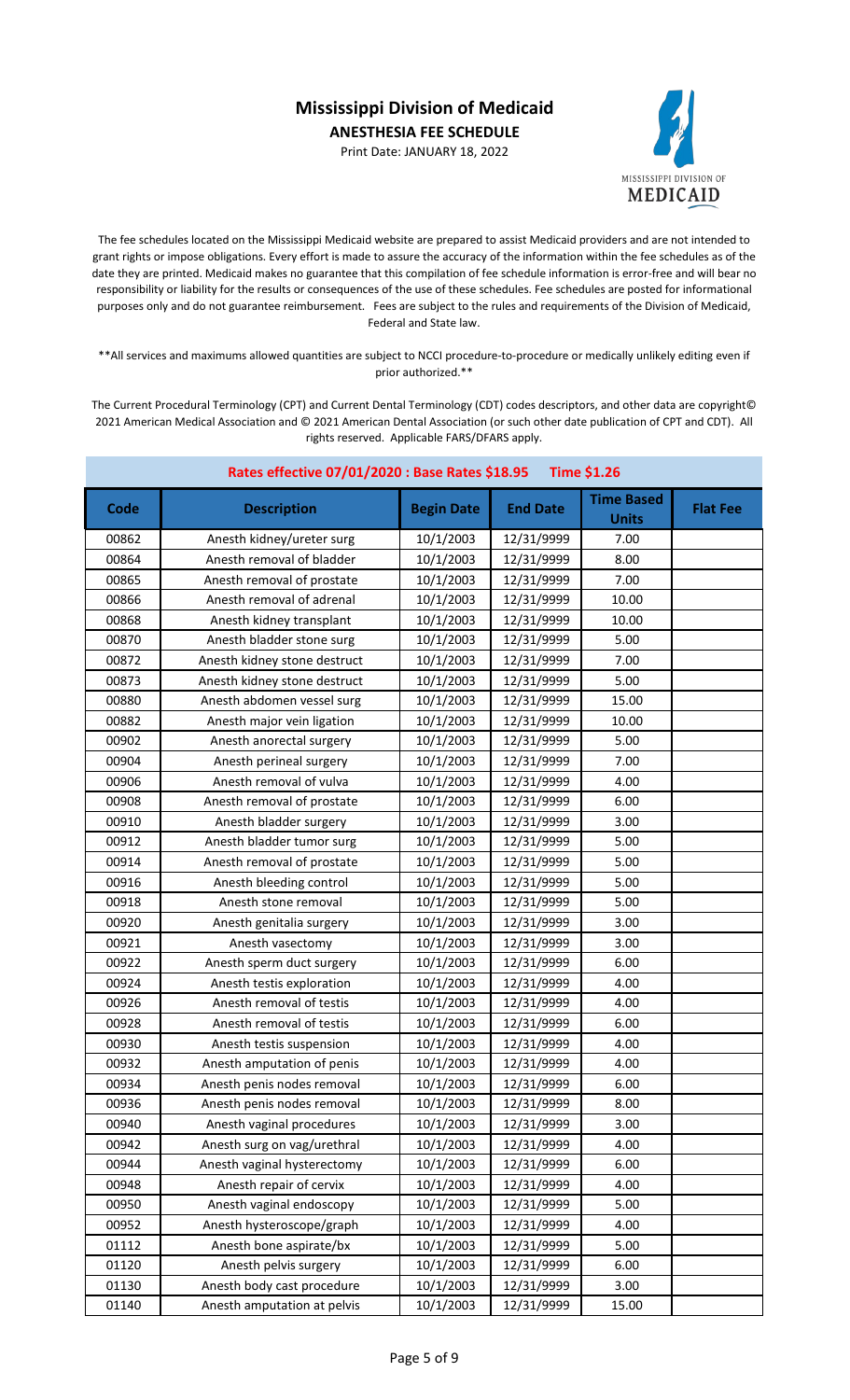Print Date: JANUARY 18, 2022



The fee schedules located on the Mississippi Medicaid website are prepared to assist Medicaid providers and are not intended to grant rights or impose obligations. Every effort is made to assure the accuracy of the information within the fee schedules as of the date they are printed. Medicaid makes no guarantee that this compilation of fee schedule information is error-free and will bear no responsibility or liability for the results or consequences of the use of these schedules. Fee schedules are posted for informational purposes only and do not guarantee reimbursement. Fees are subject to the rules and requirements of the Division of Medicaid, Federal and State law.

\*\*All services and maximums allowed quantities are subject to NCCI procedure-to-procedure or medically unlikely editing even if prior authorized.\*\*

| Rates effective 07/01/2020 : Base Rates \$18.95<br><b>Time \$1.26</b> |                             |                   |                 |                                   |                 |
|-----------------------------------------------------------------------|-----------------------------|-------------------|-----------------|-----------------------------------|-----------------|
| Code                                                                  | <b>Description</b>          | <b>Begin Date</b> | <b>End Date</b> | <b>Time Based</b><br><b>Units</b> | <b>Flat Fee</b> |
| 01150                                                                 | Anesth pelvic tumor surgery | 10/1/2003         | 12/31/9999      | 10.00                             |                 |
| 01160                                                                 | Anesth pelvis procedure     | 10/1/2003         | 12/31/9999      | 4.00                              |                 |
| 01170                                                                 | Anesth pelvis surgery       | 10/1/2003         | 12/31/9999      | 8.00                              |                 |
| 01173                                                                 | Anesth fx repair pelvis     | 1/1/2004          | 12/31/9999      | 12.00                             |                 |
| 01200                                                                 | Anesth hip joint procedure  | 10/1/2003         | 12/31/9999      | 4.00                              |                 |
| 01202                                                                 | Anesth arthroscopy of hip   | 10/1/2003         | 12/31/9999      | 4.00                              |                 |
| 01210                                                                 | Anesth hip joint surgery    | 10/1/2003         | 12/31/9999      | 6.00                              |                 |
| 01212                                                                 | Anesth hip disarticulation  | 10/1/2003         | 12/31/9999      | 10.00                             |                 |
| 01214                                                                 | Anesth hip arthroplasty     | 10/1/2003         | 12/31/9999      | 8.00                              |                 |
| 01215                                                                 | Anesth revise hip repair    | 10/1/2003         | 12/31/9999      | 10.00                             |                 |
| 01220                                                                 | Anesth procedure on femur   | 10/1/2003         | 12/31/9999      | 4.00                              |                 |
| 01230                                                                 | Anesth surgery of femur     | 10/1/2003         | 12/31/9999      | 6.00                              |                 |
| 01232                                                                 | Anesth amputation of femur  | 10/1/2003         | 12/31/9999      | 5.00                              |                 |
| 01234                                                                 | Anesth radical femur surg   | 10/1/2003         | 12/31/9999      | 8.00                              |                 |
| 01250                                                                 | Anesth upper leg surgery    | 10/1/2003         | 12/31/9999      | 4.00                              |                 |
| 01260                                                                 | Anesth upper leg veins surg | 10/1/2003         | 12/31/9999      | 3.00                              |                 |
| 01270                                                                 | Anesth thigh arteries surg  | 10/1/2003         | 12/31/9999      | 8.00                              |                 |
| 01272                                                                 | Anesth femoral artery surg  | 10/1/2003         | 12/31/9999      | 4.00                              |                 |
| 01274                                                                 | Anesth femoral embolectomy  | 10/1/2003         | 12/31/9999      | 6.00                              |                 |
| 01320                                                                 | Anesth knee area surgery    | 10/1/2003         | 12/31/9999      | 4.00                              |                 |
| 01340                                                                 | Anesth knee area procedure  | 10/1/2003         | 12/31/9999      | 4.00                              |                 |
| 01360                                                                 | Anesth knee area surgery    | 10/1/2003         | 12/31/9999      | 5.00                              |                 |
| 01380                                                                 | Anesth knee joint procedure | 10/1/2003         | 12/31/9999      | 3.00                              |                 |
| 01382                                                                 | Anesth dx knee arthroscopy  | 10/1/2003         | 12/31/9999      | 3.00                              |                 |
| 01390                                                                 | Anesth knee area procedure  | 10/1/2003         | 12/31/9999      | 3.00                              |                 |
| 01392                                                                 | Anesth knee area surgery    | 10/1/2003         | 12/31/9999      | 4.00                              |                 |
| 01400                                                                 | Anesth knee joint surgery   | 10/1/2003         | 12/31/9999      | 4.00                              |                 |
| 01402                                                                 | Anesth knee arthroplasty    | 10/1/2003         | 12/31/9999      | 7.00                              |                 |
| 01404                                                                 | Anesth amputation at knee   | 10/1/2003         | 12/31/9999      | 5.00                              |                 |
| 01420                                                                 | Anesth knee joint casting   | 10/1/2003         | 12/31/9999      | 3.00                              |                 |
| 01430                                                                 | Anesth knee veins surgery   | 10/1/2003         | 12/31/9999      | 3.00                              |                 |
| 01432                                                                 | Anesth knee vessel surg     | 10/1/2003         | 12/31/9999      | 6.00                              |                 |
| 01440                                                                 | Anesth knee arteries surg   | 10/1/2003         | 12/31/9999      | 8.00                              |                 |
| 01442                                                                 | Anesth knee artery surg     | 10/1/2003         | 12/31/9999      | 8.00                              |                 |
| 01444                                                                 | Anesth knee artery repair   | 10/1/2003         | 12/31/9999      | 8.00                              |                 |
| 01462                                                                 | Anesth lower leg procedure  | 10/1/2003         | 12/31/9999      | 3.00                              |                 |
| 01464                                                                 | Anesth ankle/ft arthroscopy | 10/1/2003         | 12/31/9999      | 3.00                              |                 |
| 01470                                                                 | Anesth lower leg surgery    | 10/1/2003         | 12/31/9999      | 3.00                              |                 |
| 01472                                                                 | Anesth achilles tendon surg | 10/1/2003         | 12/31/9999      | 5.00                              |                 |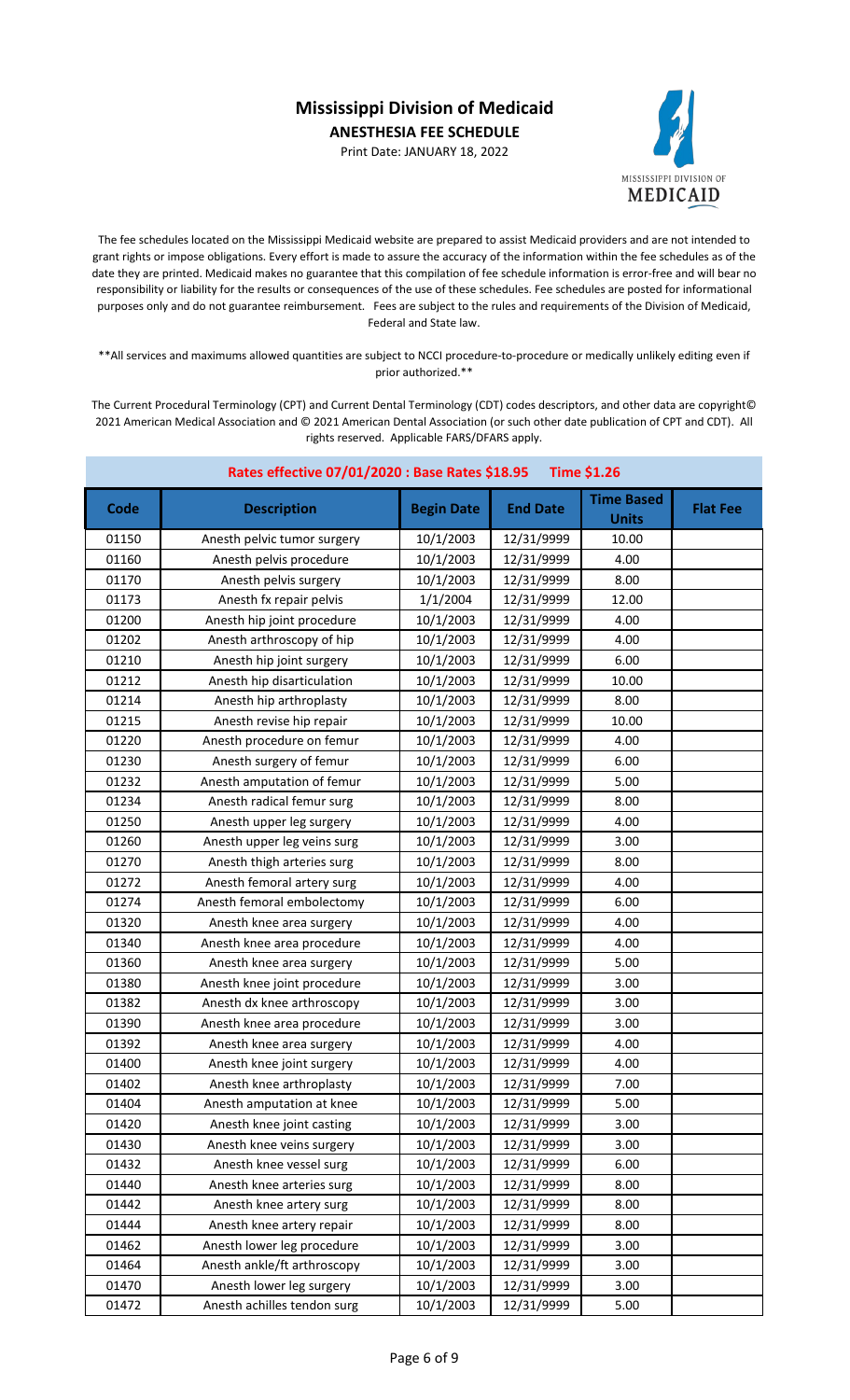Print Date: JANUARY 18, 2022



The fee schedules located on the Mississippi Medicaid website are prepared to assist Medicaid providers and are not intended to grant rights or impose obligations. Every effort is made to assure the accuracy of the information within the fee schedules as of the date they are printed. Medicaid makes no guarantee that this compilation of fee schedule information is error-free and will bear no responsibility or liability for the results or consequences of the use of these schedules. Fee schedules are posted for informational purposes only and do not guarantee reimbursement. Fees are subject to the rules and requirements of the Division of Medicaid, Federal and State law.

\*\*All services and maximums allowed quantities are subject to NCCI procedure-to-procedure or medically unlikely editing even if prior authorized.\*\*

| Rates effective 07/01/2020 : Base Rates \$18.95<br><b>Time \$1.26</b> |                              |                   |                 |                                   |                 |
|-----------------------------------------------------------------------|------------------------------|-------------------|-----------------|-----------------------------------|-----------------|
| Code                                                                  | <b>Description</b>           | <b>Begin Date</b> | <b>End Date</b> | <b>Time Based</b><br><b>Units</b> | <b>Flat Fee</b> |
| 01474                                                                 | Anesth lower leg surgery     | 10/1/2003         | 12/31/9999      | 5.00                              |                 |
| 01480                                                                 | Anesth lower leg bone surg   | 10/1/2003         | 12/31/9999      | 3.00                              |                 |
| 01482                                                                 | Anesth radical leg surgery   | 10/1/2003         | 12/31/9999      | 4.00                              |                 |
| 01484                                                                 | Anesth lower leg revision    | 10/1/2003         | 12/31/9999      | 4.00                              |                 |
| 01486                                                                 | Anesth ankle replacement     | 10/1/2003         | 12/31/9999      | 7.00                              |                 |
| 01490                                                                 | Anesth lower leg casting     | 10/1/2003         | 12/31/9999      | 3.00                              |                 |
| 01500                                                                 | Anesth leg arteries surg     | 10/1/2003         | 12/31/9999      | 8.00                              |                 |
| 01502                                                                 | Anesth Iwr leg embolectomy   | 10/1/2003         | 12/31/9999      | 6.00                              |                 |
| 01520                                                                 | Anesth lower leg vein surg   | 10/1/2003         | 12/31/9999      | 3.00                              |                 |
| 01522                                                                 | Anesth lower leg vein surg   | 10/1/2003         | 12/31/9999      | 5.00                              |                 |
| 01610                                                                 | Anesth surgery of shoulder   | 10/1/2003         | 12/31/9999      | 5.00                              |                 |
| 01620                                                                 | Anesth shoulder procedure    | 10/1/2003         | 12/31/9999      | 4.00                              |                 |
| 01622                                                                 | Anes dx shoulder arthroscopy | 10/1/2003         | 12/31/9999      | 4.00                              |                 |
| 01630                                                                 | Anesth surgery of shoulder   | 10/1/2003         | 12/31/9999      | 5.00                              |                 |
| 01634                                                                 | Anesth shoulder joint amput  | 10/1/2003         | 12/31/9999      | 9.00                              |                 |
| 01636                                                                 | Anesth forequarter amput     | 10/1/2003         | 12/31/9999      | 15.00                             |                 |
| 01638                                                                 | Anesth shoulder replacement  | 10/1/2003         | 12/31/9999      | 10.00                             |                 |
| 01650                                                                 | Anesth shoulder artery surg  | 10/1/2003         | 12/31/9999      | 6.00                              |                 |
| 01652                                                                 | Anesth shoulder vessel surg  | 10/1/2003         | 12/31/9999      | 10.00                             |                 |
| 01654                                                                 | Anesth shoulder vessel surg  | 10/1/2003         | 12/31/9999      | 8.00                              |                 |
| 01656                                                                 | Anesth arm-leg vessel surg   | 10/1/2003         | 12/31/9999      | 10.00                             |                 |
| 01670                                                                 | Anesth shoulder vein surg    | 10/1/2003         | 12/31/9999      | 4.00                              |                 |
| 01680                                                                 | Anesth shoulder casting      | 10/1/2003         | 12/31/9999      | 3.00                              |                 |
| 01710                                                                 | Anesth elbow area surgery    | 10/1/2003         | 12/31/9999      | 3.00                              |                 |
| 01712                                                                 | Anesth uppr arm tendon surg  | 10/1/2003         | 12/31/9999      | 5.00                              |                 |
| 01714                                                                 | Anesth uppr arm tendon surg  | 10/1/2003         | 12/31/9999      | 5.00                              |                 |
| 01716                                                                 | Anesth biceps tendon repair  | 10/1/2003         | 12/31/9999      | 5.00                              |                 |
| 01730                                                                 | Anesth uppr arm procedure    | 10/1/2003         | 12/31/9999      | 3.00                              |                 |
| 01732                                                                 | Anesth dx elbow arthroscopy  | 10/1/2003         | 12/31/9999      | 3.00                              |                 |
| 01740                                                                 | Anesth upper arm surgery     | 10/1/2003         | 12/31/9999      | 4.00                              |                 |
| 01742                                                                 | Anesth humerus surgery       | 10/1/2003         | 12/31/9999      | 5.00                              |                 |
| 01744                                                                 | Anesth humerus repair        | 10/1/2003         | 12/31/9999      | 5.00                              |                 |
| 01756                                                                 | Anesth radical humerus surg  | 10/1/2003         | 12/31/9999      | 6.00                              |                 |
| 01758                                                                 | Anesth humeral lesion surg   | 10/1/2003         | 12/31/9999      | 5.00                              |                 |
| 01760                                                                 | Anesth elbow replacement     | 10/1/2003         | 12/31/9999      | 7.00                              |                 |
| 01770                                                                 | Anesth uppr arm artery surg  | 10/1/2003         | 12/31/9999      | 6.00                              |                 |
| 01772                                                                 | Anesth uppr arm embolectomy  | 10/1/2003         | 12/31/9999      | 6.00                              |                 |
| 01780                                                                 | Anesth upper arm vein surg   | 10/1/2003         | 12/31/9999      | 3.00                              |                 |
| 01782                                                                 | Anesth uppr arm vein repair  | 10/1/2003         | 12/31/9999      | 4.00                              |                 |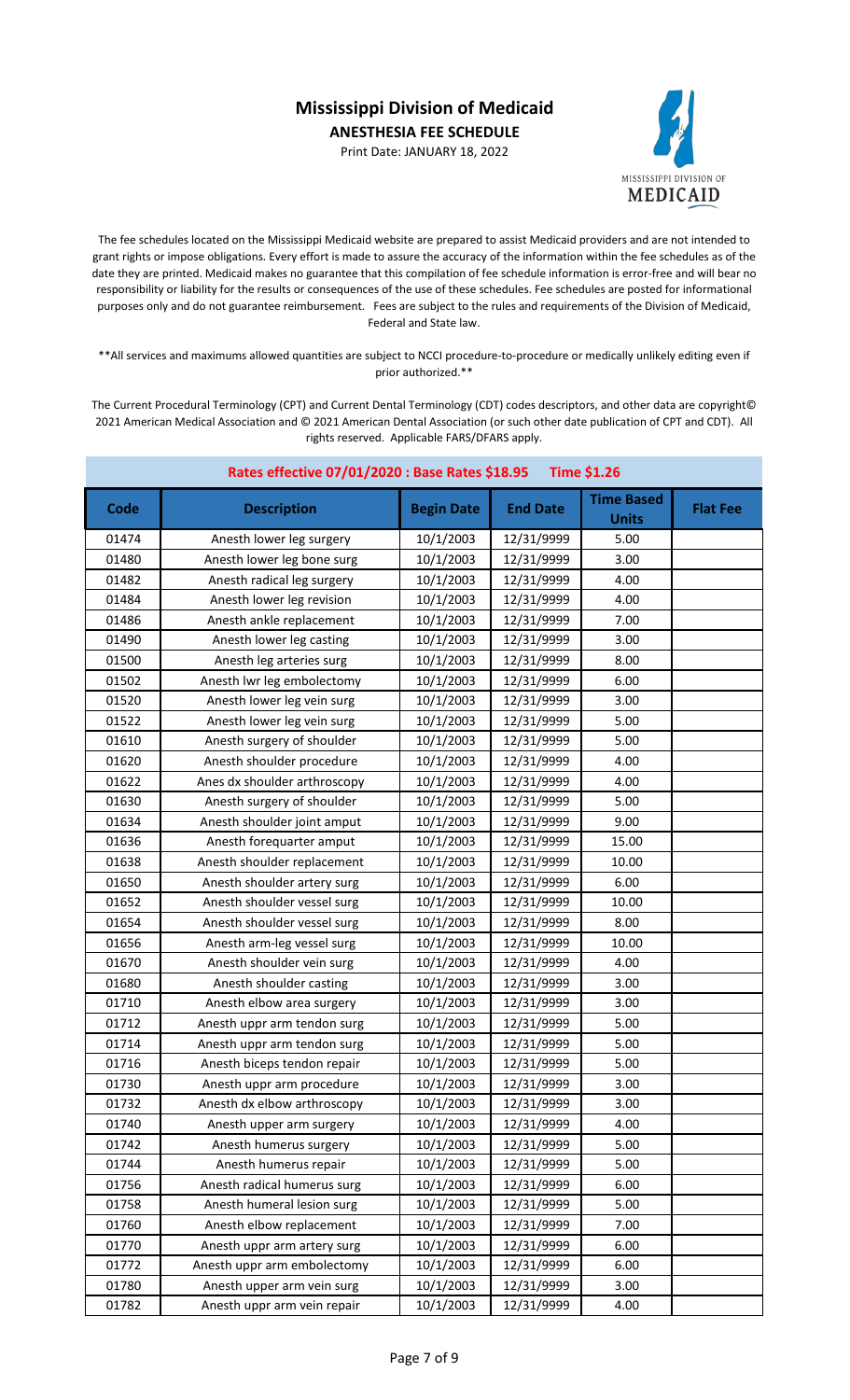Print Date: JANUARY 18, 2022



The fee schedules located on the Mississippi Medicaid website are prepared to assist Medicaid providers and are not intended to grant rights or impose obligations. Every effort is made to assure the accuracy of the information within the fee schedules as of the date they are printed. Medicaid makes no guarantee that this compilation of fee schedule information is error-free and will bear no responsibility or liability for the results or consequences of the use of these schedules. Fee schedules are posted for informational purposes only and do not guarantee reimbursement. Fees are subject to the rules and requirements of the Division of Medicaid, Federal and State law.

\*\*All services and maximums allowed quantities are subject to NCCI procedure-to-procedure or medically unlikely editing even if prior authorized.\*\*

| Rates effective 07/01/2020 : Base Rates \$18.95<br><b>Time \$1.26</b> |                              |                   |                 |                                   |                 |
|-----------------------------------------------------------------------|------------------------------|-------------------|-----------------|-----------------------------------|-----------------|
| Code                                                                  | <b>Description</b>           | <b>Begin Date</b> | <b>End Date</b> | <b>Time Based</b><br><b>Units</b> | <b>Flat Fee</b> |
| 01810                                                                 | Anesth lower arm surgery     | 10/1/2003         | 12/31/9999      | 3.00                              |                 |
| 01820                                                                 | Anesth lower arm procedure   | 10/1/2003         | 12/31/9999      | 3.00                              |                 |
| 01829                                                                 | Anesth dx wrist arthroscopy  | 10/1/2003         | 12/31/9999      | 3.00                              |                 |
| 01830                                                                 | Anesth lower arm surgery     | 10/1/2003         | 12/31/9999      | 3.00                              |                 |
| 01832                                                                 | Anesth wrist replacement     | 10/1/2003         | 12/31/9999      | 6.00                              |                 |
| 01840                                                                 | Anesth Iwr arm artery surg   | 10/1/2003         | 12/31/9999      | 6.00                              |                 |
| 01842                                                                 | Anesth Iwr arm embolectomy   | 10/1/2003         | 12/31/9999      | 6.00                              |                 |
| 01844                                                                 | Anesth vascular shunt surg   | 10/1/2003         | 12/31/9999      | 6.00                              |                 |
| 01850                                                                 | Anesth lower arm vein surg   | 10/1/2003         | 12/31/9999      | 3.00                              |                 |
| 01852                                                                 | Anesth lwr arm vein repair   | 10/1/2003         | 12/31/9999      | 4.00                              |                 |
| 01860                                                                 | Anesth lower arm casting     | 10/1/2003         | 12/31/9999      | 3.00                              |                 |
| 01916                                                                 | Anesth dx arteriography      | 10/1/2003         | 12/31/9999      | 5.00                              |                 |
| 01920                                                                 | Anesth catheterize heart     | 10/1/2003         | 12/31/9999      | 7.00                              |                 |
| 01922                                                                 | Anesth cat or mri scan       | 10/1/2003         | 12/31/9999      | 7.00                              |                 |
| 01924                                                                 | Anes ther interven rad artrl | 10/1/2003         | 12/31/9999      | 6.00                              |                 |
| 01925                                                                 | Anes ther interven rad card  | 10/1/2003         | 12/31/9999      | 8.00                              |                 |
| 01926                                                                 | Anes tx interv rad hrt/cran  | 10/1/2003         | 12/31/9999      | 10.00                             |                 |
| 01930                                                                 | Anes ther interven rad vein  | 10/1/2003         | 12/31/9999      | 5.00                              |                 |
| 01931                                                                 | Anes ther interven rad tips  | 10/1/2003         | 12/31/9999      | 7.00                              |                 |
| 01932                                                                 | Anes tx interv rad th vein   | 10/1/2003         | 12/31/9999      | 7.00                              |                 |
| 01933                                                                 | Anes tx interv rad cran vein | 10/1/2003         | 12/31/9999      | 8.00                              |                 |
| 01951                                                                 | Anesth burn less 4 percent   | 10/1/2003         | 12/31/9999      | 3.00                              |                 |
| 01952                                                                 | Anesth burn 4-9 percent      | 10/1/2003         | 12/31/9999      | 5.00                              |                 |
| 01953                                                                 | Anesth burn each 9 percent   | 10/1/2003         | 12/31/9999      | 1.00                              |                 |
| 01958                                                                 | Anesth antepartum manipul    | 1/1/2004          | 12/31/9999      | 5.00                              |                 |
| 01960                                                                 | Anesth vaginal delivery      | 10/1/2003         | 12/31/9999      | 5.00                              |                 |
| 01962                                                                 | Anesth emer hysterectomy     | 10/1/2003         | 12/31/9999      | 8.00                              |                 |
| 01963                                                                 | Anesth cs hysterectomy       | 10/1/2003         | 12/31/9999      | 10.00                             |                 |
| 01965                                                                 | Anesth inc/missed ab proc    | 1/1/2006          | 12/31/9999      | 4.00                              |                 |
| 01966                                                                 | Anesth induced ab procedure  | 1/1/2006          | 12/31/9999      | 4.00                              |                 |
| 01991                                                                 | Anesth nerve block/inj       | 10/1/2003         | 12/31/9999      | 3.00                              |                 |
| 01992                                                                 | Anesth n block/inj prone     | 10/1/2003         | 12/31/9999      | 5.00                              |                 |
| 00797                                                                 | Anesth surgery for obesity   | 1/1/2002          | 12/31/9999      | 10.00                             |                 |
| 00938                                                                 | Anesth insert penis device   | 1/1/1997          | 12/31/9999      | 4.00                              |                 |
| 01990                                                                 | Support for organ donor      | 1/1/1997          | 12/31/9999      | 7.00                              |                 |
| 01996                                                                 | Hosp manage cont drug admin  | 1/1/1997          | 12/31/9999      | 3.00                              |                 |
| 01937                                                                 | Anes drg/aspir crv/thrc      | 1/1/2022          | 12/31/9999      | 720                               | 4.00            |
| 01938                                                                 | Anes drg/aspir Imbr/sac      | 1/1/2022          | 12/31/9999      | 720                               | 4.00            |
| 01939                                                                 | Anes nulyt agt crv/thrc      | 1/1/2022          | 12/31/9999      | 720                               | 4.00            |